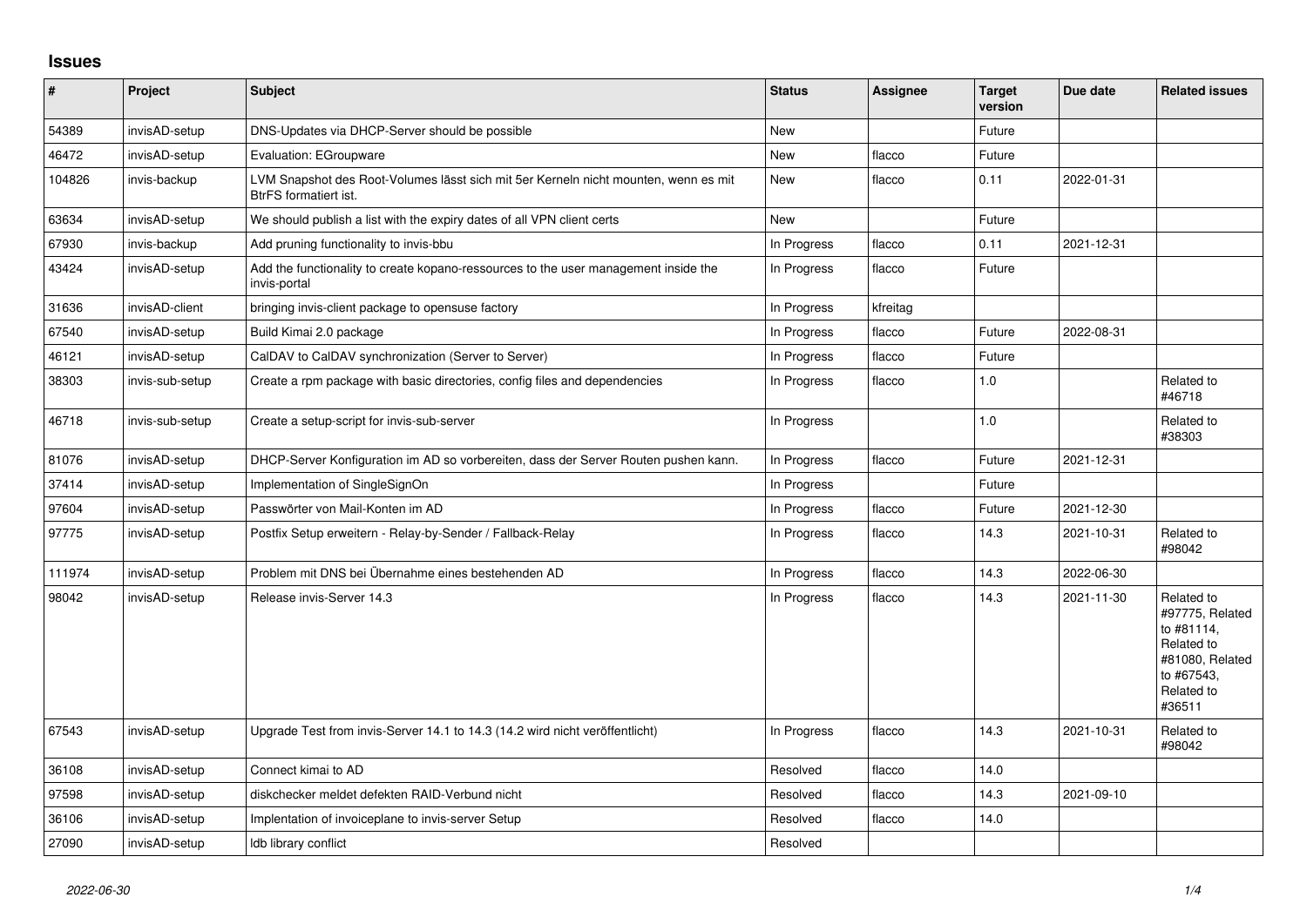| $\pmb{\#}$ | Project       | <b>Subject</b>                                                                                         | <b>Status</b> | Assignee     | <b>Target</b><br>version | Due date   | <b>Related issues</b> |
|------------|---------------|--------------------------------------------------------------------------------------------------------|---------------|--------------|--------------------------|------------|-----------------------|
| 36115      | invisAD-setup | Password-Handling during sine2 run                                                                     | Resolved      | flacco       | 14.0                     |            | Related to<br>#36079  |
| 36003      | invisAD-setup | Switch to dehydrated package from distribution                                                         | Resolved      | flacco       | 14.0                     |            | Related to<br>#36079  |
| 25198      | invisAD-setup | invis-Server Upgrade System                                                                            | Feedback      |              | Future                   |            |                       |
| 36019      | invisAD-setup | We should think about the integration of kopanos libre-office online Version                           | Feedback      | flacco       | Future                   |            |                       |
| 104730     | invisAD-setup | "Direct Rules" der Firewall greifen nicht mehr.                                                        | Closed        | flacco       | 14.3                     | 2022-01-31 | Related to<br>#54860  |
| 55349      | invisAD-setup | add a Script-entry for the inhume-script into invis-Portal function site.                              | Closed        | flacco       | 14.2                     | 2020-06-01 |                       |
| 67156      | invisAD-setup | Add cc-mailadress for emergency mails                                                                  | Closed        | flacco       | 14.2                     | 2020-06-01 |                       |
| 23746      | invisAD-setup | Adding sudoers rules to active directory.                                                              | Closed        | flacco       | 14.2                     |            |                       |
| 81078      | invisAD-setup | Aktualisieren unseres Dehydrated-Setups                                                                | Closed        | flacco       | 14.2                     |            |                       |
| 45731      | invisAD-setup | Bug: firewalld is blocking everything until it's restarted                                             | Closed        | ingogoeppert | 14.2                     | 2019-08-31 |                       |
| 39161      | invisAD-setup | Build a new invisAD-setup Version 13.5                                                                 | Closed        |              | 13.5                     |            |                       |
| 51869      | invisAD-setup | Build new own Samba-packages                                                                           | Closed        |              | 14.1                     |            |                       |
| 29886      | invisAD-setup | Building all keypairs inside the sine2 sysprep module                                                  | Closed        | flacco       | 13.1                     |            |                       |
| 47072      | invisAD-setup | Check our DHCP-LDAP Schema                                                                             | Closed        |              | 14.1                     |            |                       |
| 23880      | invis-server  | Chemnitzer Linux Tage 2018                                                                             | Closed        | ines-invis   |                          | 2018-03-11 |                       |
| 80224      | invis-server  | <b>CLT Alternativ-Event</b>                                                                            | Closed        |              |                          | 2021-03-05 |                       |
| 25532      | invisAD-setup | Combine z-push and owncloud vHosts                                                                     | Closed        | flacco       | 13.1                     |            |                       |
| 23882      | invis-backup  | Compare borgbackup with rdiff-backup                                                                   | Closed        |              |                          | 2018-02-28 |                       |
| 67237      | invis-backup  | Create a package for invis-bbu                                                                         | Closed        | flacco       | 0.8                      | 2020-07-01 |                       |
| 43313      | invisAD-setup | Create an upgrade path from samba 4.6 to 4.7 with MIT kerberos                                         | Closed        | ingogoeppert | 13.5                     |            |                       |
| 23652      | invisAD-setup | create apparmor profiles for samba ad components                                                       | Closed        | flacco       |                          | 2017-09-09 |                       |
| 35995      | invis-server  | Creating a new repository structure for leap 15 based invis-servers                                    | Closed        | flacco       | Next                     |            |                       |
| 30592      | invisAD-setup | Dokuwiki Module is broken                                                                              | Closed        | flacco       | 13.1                     |            |                       |
| 67495      | invisAD-setup | dokuwiki setup with sine2 fails                                                                        | Closed        | flacco       | 14.2                     |            |                       |
| 98264      | invisAD-setup | EFI-Boot bei Systemen mit Linux MD-RAID Verbünden                                                      | Closed        | flacco       | 14.3                     | 2022-01-31 |                       |
| 81114      | invisAD-setup | Erweitern des Administrator-Accounts um POSIX-Attribute und Zuweisung des<br>Logon-Scripts "admin.cmd" | Closed        | flacco       | 14.3                     | 2021-10-31 | Related to<br>#98042  |
| 54860      | invisAD-setup | Firewall: NAT Rules for inbound Routing via VPN are missing.                                           | Closed        | flacco       | 14.2                     | 2020-06-01 | Related to<br>#104730 |
| 67927      | invis-backup  | invis-bbu: Issue with repo-pw if disk and net-backup are used together                                 | Closed        | flacco       | 0.9                      | 2020-06-30 |                       |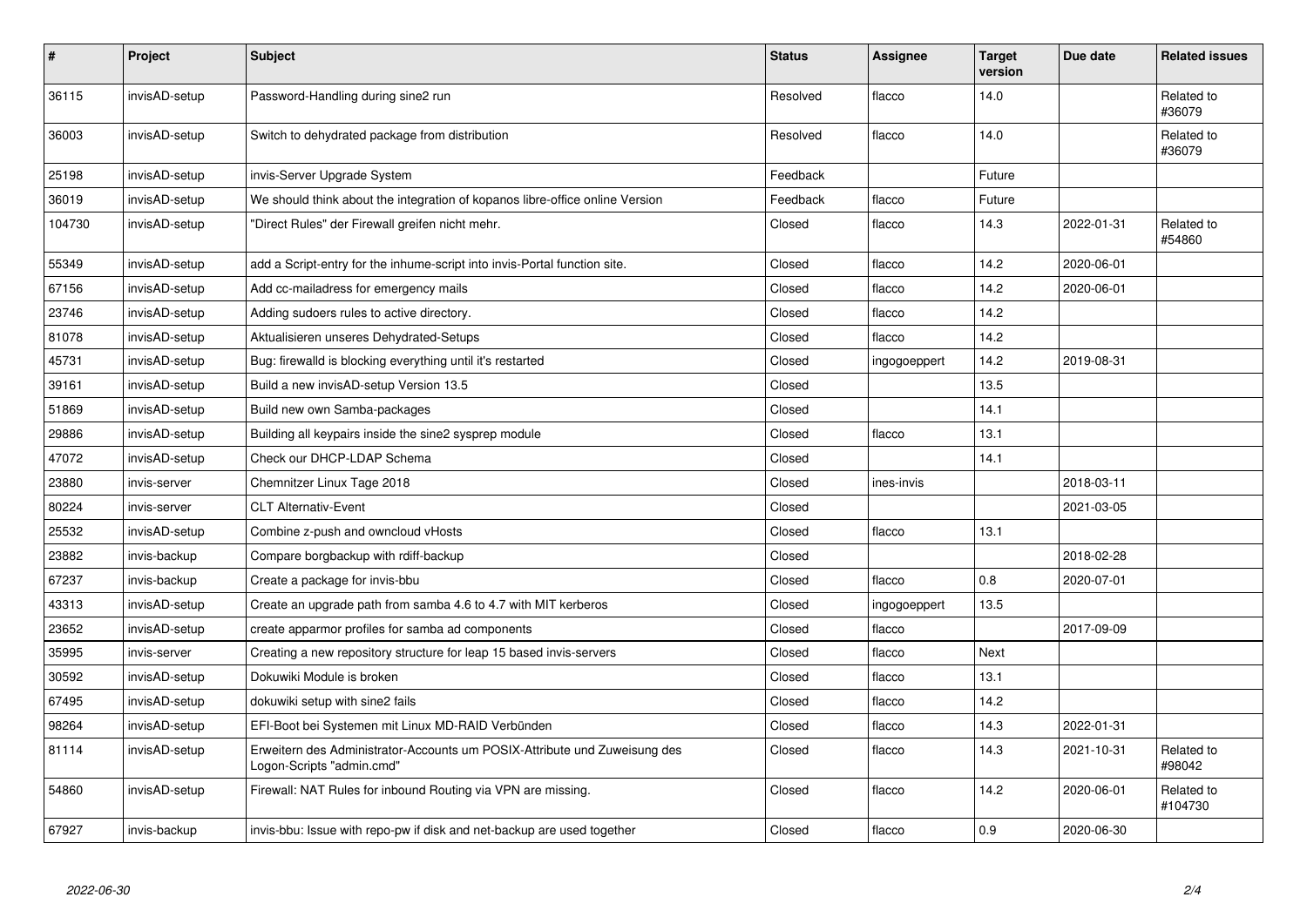| $\vert$ # | Project       | Subject                                                                                        | <b>Status</b> | <b>Assignee</b> | <b>Target</b><br>version | Due date   | <b>Related issues</b>                                                                                              |
|-----------|---------------|------------------------------------------------------------------------------------------------|---------------|-----------------|--------------------------|------------|--------------------------------------------------------------------------------------------------------------------|
| 25128     | invisAD-setup | invis-Portal default configuration                                                             | Closed        | flacco          | 13.1                     | 2017-11-01 | Related to<br>#33427                                                                                               |
| 52019     | invisAD-setup | invis-Portal: Add a new function-site                                                          | Closed        |                 | 14.1                     |            | Related to<br>#25528                                                                                               |
| 51383     | invisAD-setup | invis-Portal: Filter for Hostlist                                                              | Closed        |                 | 14.1                     |            |                                                                                                                    |
| 51920     | invisAD-setup | invis-Server Setup Test with openSUSE Leap 15.1                                                | Closed        |                 | 14.1                     |            |                                                                                                                    |
| 51386     | invisAD-setup | invis-Server should be compatile with Btrfs.                                                   | Closed        |                 | 14.1                     |            |                                                                                                                    |
| 67477     | invisAD-setup | inviscerts crl should restart openvpn                                                          | Closed        | flacco          | 14.2                     | 2020-06-01 |                                                                                                                    |
| 36511     | invisAD-setup | It should be possible for admins to manage mailaccounts for other users                        | Closed        | flacco          | 14.3                     | 2021-10-31 | Related to<br>#98042                                                                                               |
| 23662     | invis-server  | Kieler Linux Tage                                                                              | Closed        | ines-invis      |                          | 2017-09-16 |                                                                                                                    |
| 81080     | invisAD-setup | Kopano Dienste auf anderen Servern betreiben                                                   | Closed        | flacco          | 14.3                     | 2021-10-31 | Related to<br>#98042                                                                                               |
| 81074     | invisAD-setup | Kopano stolpert über PST-Dateien die via Outlook-PST Export von IMAP Konten erzeugt<br>werden. | Closed        | flacco          | 14.2                     | 2020-12-31 |                                                                                                                    |
| 81072     | invisAD-setup | mdadm prüft neuerdings jetzt regelmäßig alle Raid-Verbünde -> diskchecker Script<br>anpassen   | Closed        | flacco          | 14.2                     | 2021-05-31 |                                                                                                                    |
| 36079     | invisAD-setup | Modify sine2 / invisAD-setup to be compatible with leap 15                                     | Closed        | flacco          | 14.0                     |            | Related to<br>#27096, Related<br>to #25802,<br>Related to<br>#36115, Related<br>to #36003,<br>Related to<br>#36514 |
| 36514     | invisAD-setup | ntp was removed from minimal server based setup                                                | Closed        |                 | 14.0                     |            | Related to<br>#36079                                                                                               |
| 23664     | invis-server  | OpenRheinRuhr                                                                                  | Closed        | ines-invis      |                          | 2017-11-05 |                                                                                                                    |
| 27094     | invisAD-setup | PFS Setup for Kopano                                                                           | Closed        | flacco          | 14.0                     |            |                                                                                                                    |
| 36249     | invisAD-setup | Realization of headless server-side owncloud synchronization                                   | Closed        | flacco          | 14.0                     |            |                                                                                                                    |
| 33736     | invisAD-setup | Renewing the Kopano configuration files                                                        | Closed        | flacco          | 14.0                     |            |                                                                                                                    |
| 24736     | invis-server  | Repositories are broken                                                                        | Closed        |                 |                          | 2017-09-10 |                                                                                                                    |
| 23792     | invisAD-setup | Showing invis-Server and openSUSE version numbers in invis-Portal                              | Closed        | flacco          |                          | 2017-09-08 |                                                                                                                    |
| 35943     | invisAD-setup | Switch from networkmanager back to wickedd                                                     | Closed        | flacco          | 14.0                     |            |                                                                                                                    |
| 25802     | invisAD-setup | Switch to firewalld                                                                            | Closed        | ingogoeppert    | 14.0                     |            | Related to<br>#36079                                                                                               |
| 67486     | invisAD-setup | Test invisAD-setup-14 (14.2) with openSUSE Leap 15.2                                           | Closed        | flacco          | 14.2                     | 2020-06-06 |                                                                                                                    |
| 29909     | invisAD-setup | Upgrade to PHP7                                                                                | Closed        |                 | 14.0                     |            |                                                                                                                    |